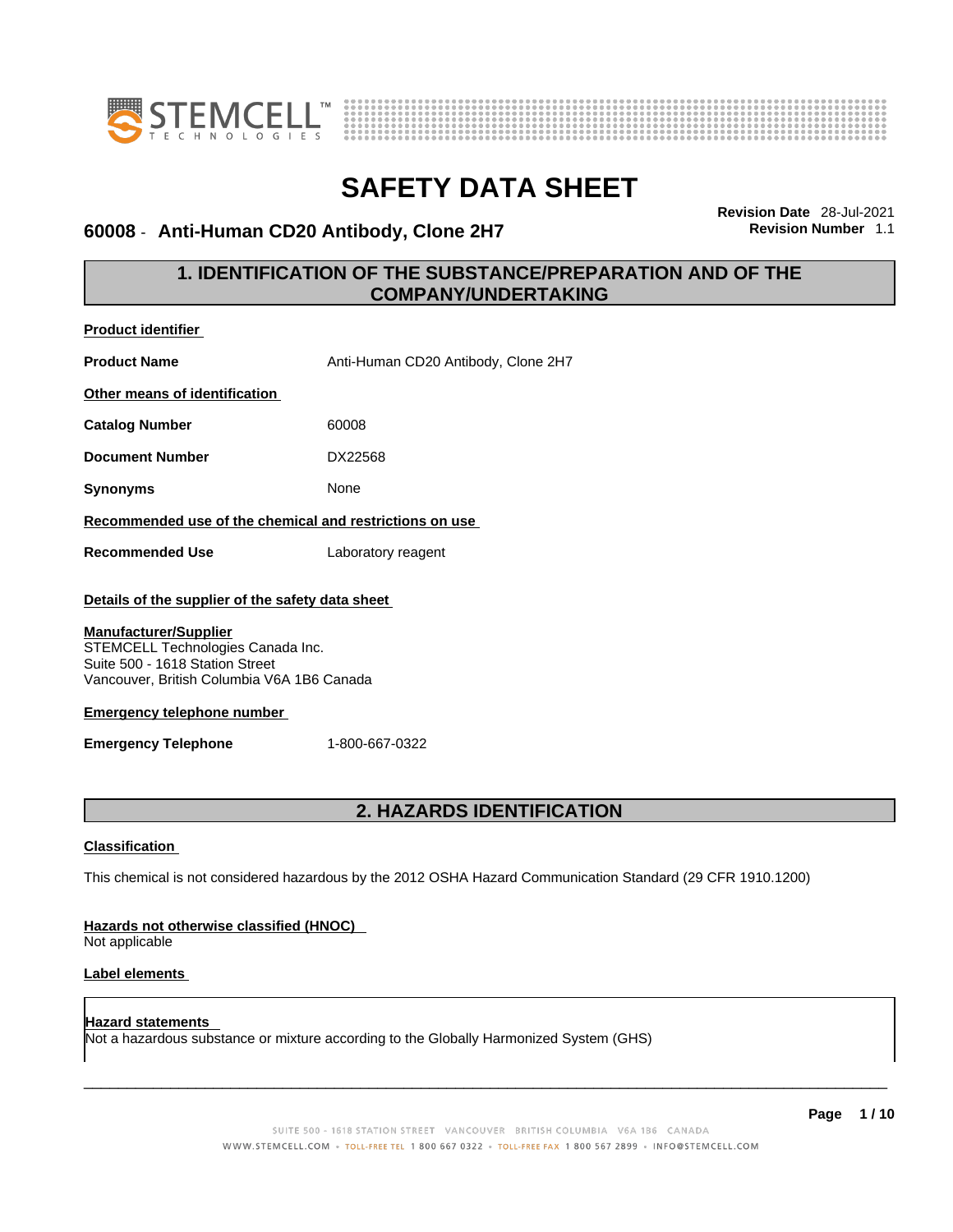



# \_\_\_\_\_\_\_\_\_\_\_\_\_\_\_\_\_\_\_\_\_\_\_\_\_\_\_\_\_\_\_\_\_\_\_\_\_\_\_\_\_\_\_\_\_\_\_\_\_\_\_\_\_\_\_\_\_\_\_\_\_\_\_\_\_\_\_\_\_\_\_\_\_\_\_\_\_\_\_\_\_\_\_\_\_\_\_\_\_\_\_\_\_ **Revision Date** 28-Jul-2021 **60008** - **Anti-Human CD20 Antibody, Clone 2H7 Revision Number** 1.1

The product contains no substances which at their given concentration, are considered to be hazardous to health.

**Appearance** Clear **Physical state** Liquid

**Odor** No data available

**Other Information**  Not applicable

#### **Unknown acute toxicity** 0 % of the mixture consists of ingredient(s) of unknown toxicity

0 % of the mixture consists of ingredient(s) of unknown acute oral toxicity

0 % of the mixture consists of ingredient(s) of unknown acute dermal toxicity

0 % of the mixture consists of ingredient(s) of unknown acute inhalation toxicity (gas)

0 % of the mixture consists of ingredient(s) of unknown acute inhalation toxicity (vapor)

0 % of the mixture consists of ingredient(s) of unknown acute inhalation toxicity (dust/mist)

### **3. COMPOSITION/INFORMATION ON INGREDIENTS**

#### **Substance**

Not applicable.

#### **Mixture**

Not a hazardous substance or mixture according to the Globally Harmonized System (GHS)

\*The exact percentage (concentration) of composition has been withheld as a trade secret.

### **4. FIRST AID MEASURES**

#### **Description of first aid measures**

| <b>Inhalation</b>   | Remove to fresh air.                                                                                                    |
|---------------------|-------------------------------------------------------------------------------------------------------------------------|
| Eye contact         | Rinse thoroughly with plenty of water for at least 15 minutes, lifting lower and upper eyelids.<br>Consult a physician. |
| <b>Skin contact</b> | Wash skin with soap and water.                                                                                          |
| <b>Ingestion</b>    | Clean mouth with water and drink afterwards plenty of water.                                                            |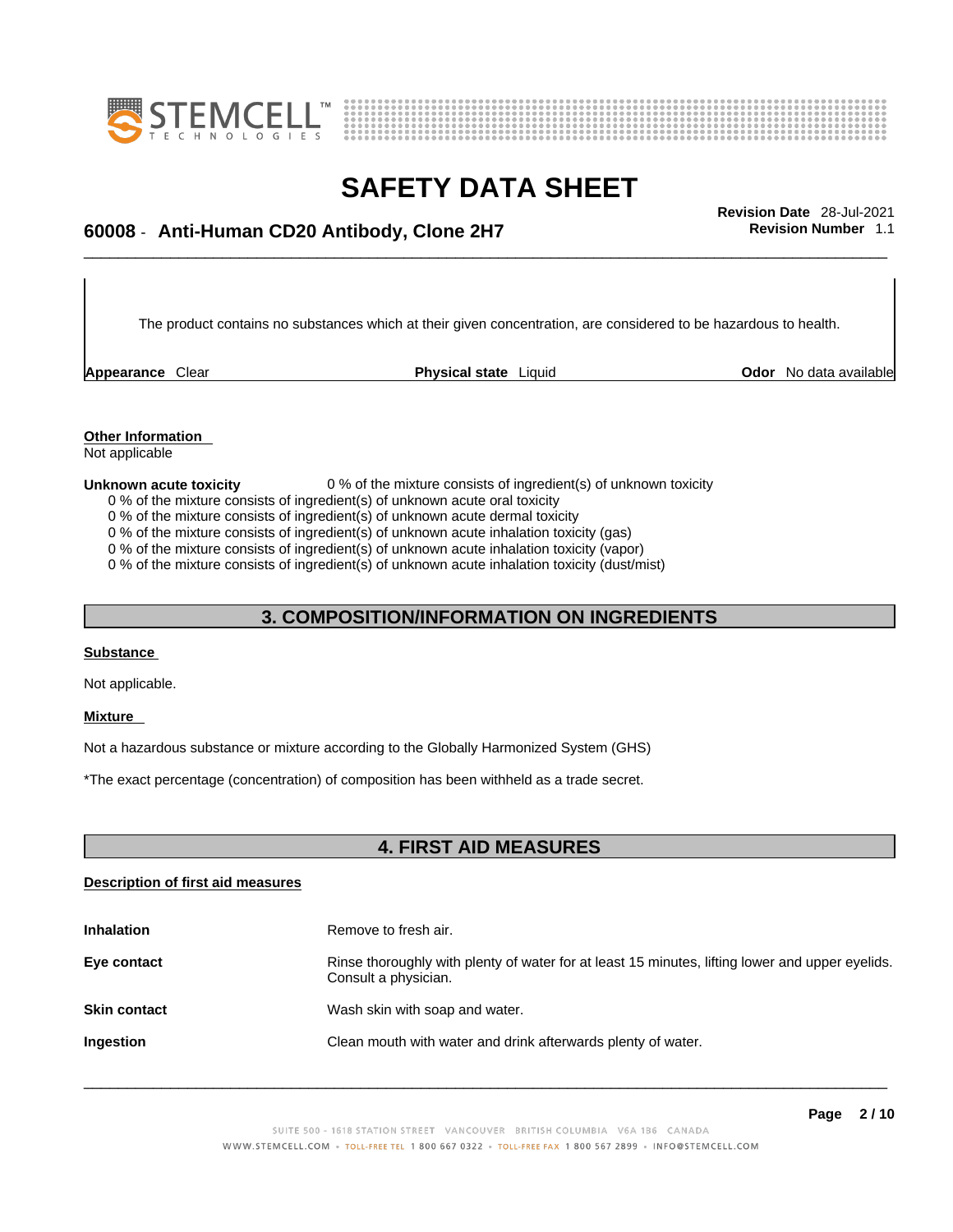



# \_\_\_\_\_\_\_\_\_\_\_\_\_\_\_\_\_\_\_\_\_\_\_\_\_\_\_\_\_\_\_\_\_\_\_\_\_\_\_\_\_\_\_\_\_\_\_\_\_\_\_\_\_\_\_\_\_\_\_\_\_\_\_\_\_\_\_\_\_\_\_\_\_\_\_\_\_\_\_\_\_\_\_\_\_\_\_\_\_\_\_\_\_ **Revision Date** 28-Jul-2021 **60008** - **Anti-Human CD20 Antibody, Clone 2H7 Revision Number** 1.1

| Most important symptoms and effects, both acute and delayed                                               |                                                                                                                                       |  |  |
|-----------------------------------------------------------------------------------------------------------|---------------------------------------------------------------------------------------------------------------------------------------|--|--|
| <b>Symptoms</b>                                                                                           | No information available.                                                                                                             |  |  |
| Indication of any immediate medical attention and special treatment needed                                |                                                                                                                                       |  |  |
| Note to physicians                                                                                        | Treat symptomatically.                                                                                                                |  |  |
|                                                                                                           |                                                                                                                                       |  |  |
| <b>5. FIRE-FIGHTING MEASURES</b>                                                                          |                                                                                                                                       |  |  |
| <b>Suitable Extinguishing Media</b>                                                                       | Use extinguishing measures that are appropriate to local circumstances and the<br>surrounding environment.                            |  |  |
| Unsuitable extinguishing media                                                                            | CAUTION: Use of water spray when fighting fire may be inefficient.                                                                    |  |  |
| Specific hazards arising from the<br>chemical                                                             | No information available.                                                                                                             |  |  |
| <b>Explosion data</b><br>Sensitivity to Mechanical Impact None.<br><b>Sensitivity to Static Discharge</b> | None.                                                                                                                                 |  |  |
| Special protective equipment for<br>fire-fighters                                                         | Firefighters should wear self-contained breathing apparatus and full firefighting turnout<br>gear. Use personal protection equipment. |  |  |

### **6. ACCIDENTAL RELEASE MEASURES**

#### **Personal precautions, protective equipment and emergency procedures**

| Ensure adequate ventilation.                                                         |
|--------------------------------------------------------------------------------------|
|                                                                                      |
|                                                                                      |
| See Section 12 for additional Ecological Information.                                |
| Methods and material for containment and cleaning up                                 |
| Prevent further leakage or spillage if safe to do so.                                |
| Pick up and transfer to properly labeled containers.                                 |
| Clean contaminated objects and areas thoroughly observing environmental regulations. |
|                                                                                      |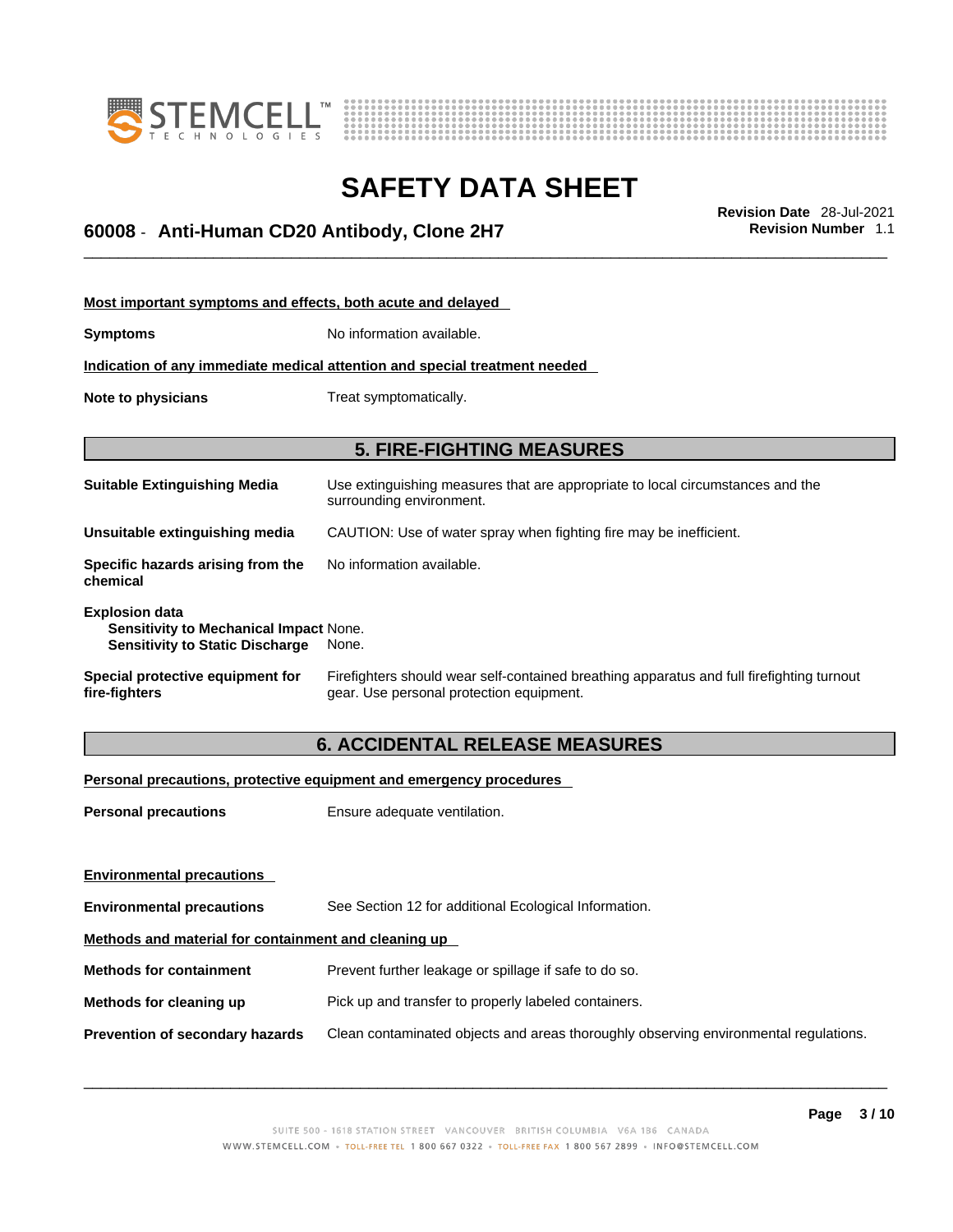



# \_\_\_\_\_\_\_\_\_\_\_\_\_\_\_\_\_\_\_\_\_\_\_\_\_\_\_\_\_\_\_\_\_\_\_\_\_\_\_\_\_\_\_\_\_\_\_\_\_\_\_\_\_\_\_\_\_\_\_\_\_\_\_\_\_\_\_\_\_\_\_\_\_\_\_\_\_\_\_\_\_\_\_\_\_\_\_\_\_\_\_\_\_ **Revision Date** 28-Jul-2021 **60008** - **Anti-Human CD20 Antibody, Clone 2H7 Revision Number** 1.1

**7. HANDLING AND STORAGE Precautions for safe handling Advice on safe handling** Handle in accordance with good industrial hygiene and safety practice. **Conditions for safe storage, including any incompatibilities Storage Conditions** Store in accordance with information listed on the Product Information Sheet (PIS). **8. EXPOSURE CONTROLS/PERSONAL PROTECTION Control parameters Exposure Limits** This product, as supplied, does not contain any hazardous materials with occupational exposure limits established by the region specific regulatory bodies. **Appropriate engineering controls Engineering controls** Showers Eyewash stations Ventilation systems. **Individual protection measures, such as personal protective equipment Eye/face protection** No special protective equipment required. **Skin and body protection** No special protective equipment required. **Respiratory protection** No protective equipment is needed under normal use conditions. If exposure limits are exceeded or irritation is experienced, ventilation and evacuation may be required. **General hygiene considerations** Handle in accordance with good industrial hygiene and safety practice.

### **9. PHYSICAL AND CHEMICAL PROPERTIES**

**Information on basic physical and chemical properties Physical state** Liquid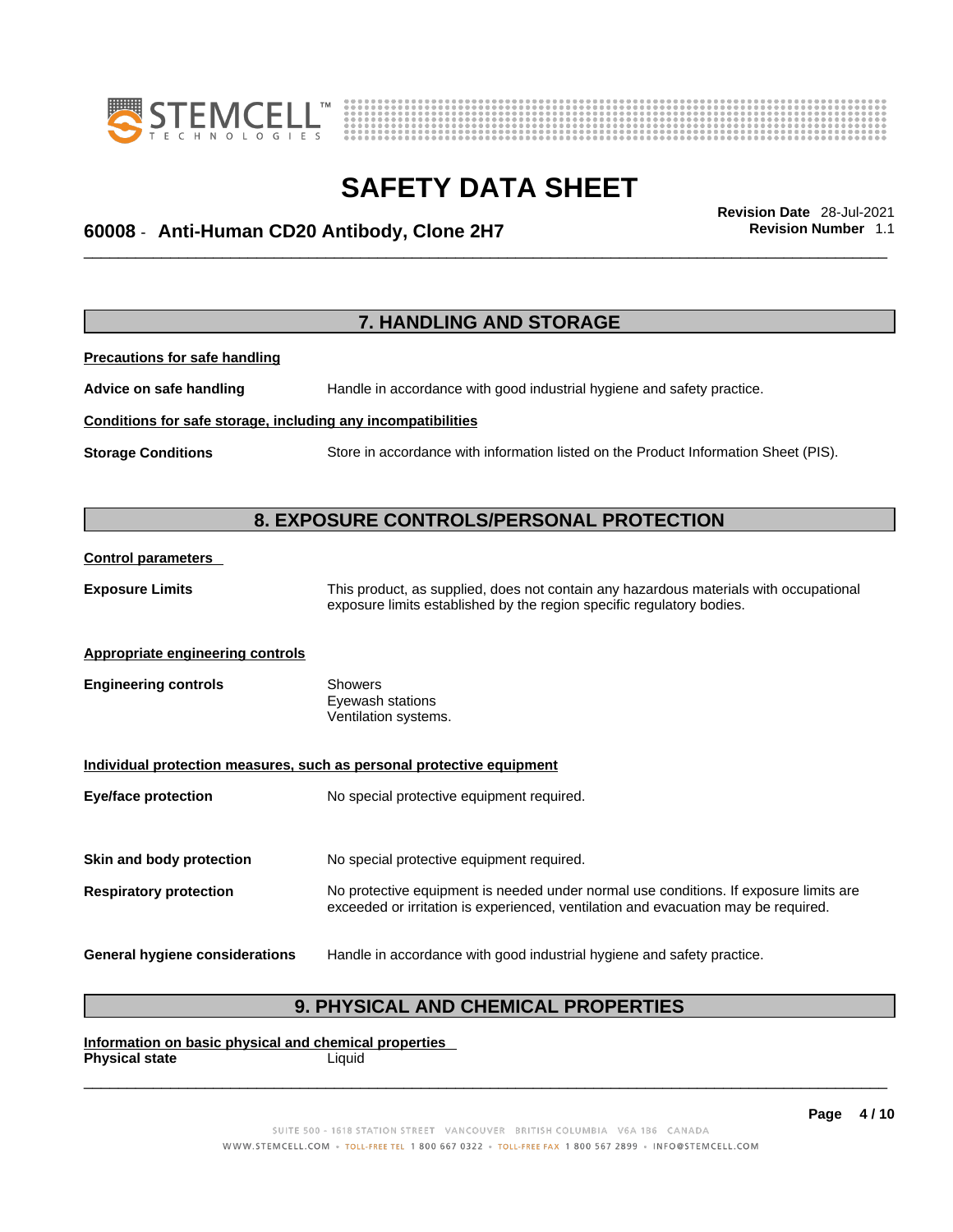



# \_\_\_\_\_\_\_\_\_\_\_\_\_\_\_\_\_\_\_\_\_\_\_\_\_\_\_\_\_\_\_\_\_\_\_\_\_\_\_\_\_\_\_\_\_\_\_\_\_\_\_\_\_\_\_\_\_\_\_\_\_\_\_\_\_\_\_\_\_\_\_\_\_\_\_\_\_\_\_\_\_\_\_\_\_\_\_\_\_\_\_\_\_ **Revision Date** 28-Jul-2021 **60008** - **Anti-Human CD20 Antibody, Clone 2H7 Revision Number** 1.1

**No data available** 

**Appearance** Clear<br> **Color** No inf **Color Color Color Color Color Color Color Color Color No** data available **Odor No data available**<br> **Odor threshold No data available** 

| Property                         | Values                   | Remarks • Method |
|----------------------------------|--------------------------|------------------|
| рH                               | No data available        | None known       |
| Melting point / freezing point   | No data available        | None known       |
| Boiling point / boiling range    | No data available        | None known       |
| <b>Flash point</b>               | No data available        | None known       |
| <b>Evaporation rate</b>          | No data available        | None known       |
| <b>Flammability (solid, gas)</b> | No data available        | None known       |
| <b>Flammability Limit in Air</b> |                          | None known       |
| <b>Upper flammability limit:</b> | No data available        |                  |
| Lower flammability limit:        | No data available        |                  |
| Vapor pressure                   | No data available        | None known       |
| Vapor density                    | No data available        | None known       |
| <b>Relative density</b>          | No data available        | None known       |
| <b>Water solubility</b>          | No data available        | None known       |
| Solubility in other solvents     | No data available        | None known       |
| <b>Partition coefficient</b>     | No data available        | None known       |
| <b>Autoignition temperature</b>  | No data available        | None known       |
| <b>Decomposition temperature</b> | No data available        | None known       |
| <b>Kinematic viscosity</b>       | No data available        | None known       |
| <b>Dynamic viscosity</b>         | No data available        | None known       |
| <b>Explosive properties</b>      | No data available        |                  |
| <b>Oxidizing properties</b>      | No information available |                  |
|                                  |                          |                  |
| <b>Other Information</b>         |                          |                  |
| <b>Softening point</b>           | No information available |                  |
| <b>Molecular weight</b>          | No information available |                  |
| Molecular formula                | No information available |                  |
| <b>VOC Content (%)</b>           | No information available |                  |
| <b>Liquid Density</b>            | No information available |                  |
| <b>Bulk density</b>              | No information available |                  |

### **Property Values Remarks • Method**

## **10. STABILITY AND REACTIVITY**

| <b>Reactivity</b>                                                       | No information available.                 |
|-------------------------------------------------------------------------|-------------------------------------------|
| <b>Chemical stability</b>                                               | Stable under normal conditions.           |
| <b>Possibility of hazardous reactions</b> None under normal processing. |                                           |
| <b>Conditions to avoid</b>                                              | None known based on information supplied. |
| Incompatible materials                                                  | None known based on information supplied. |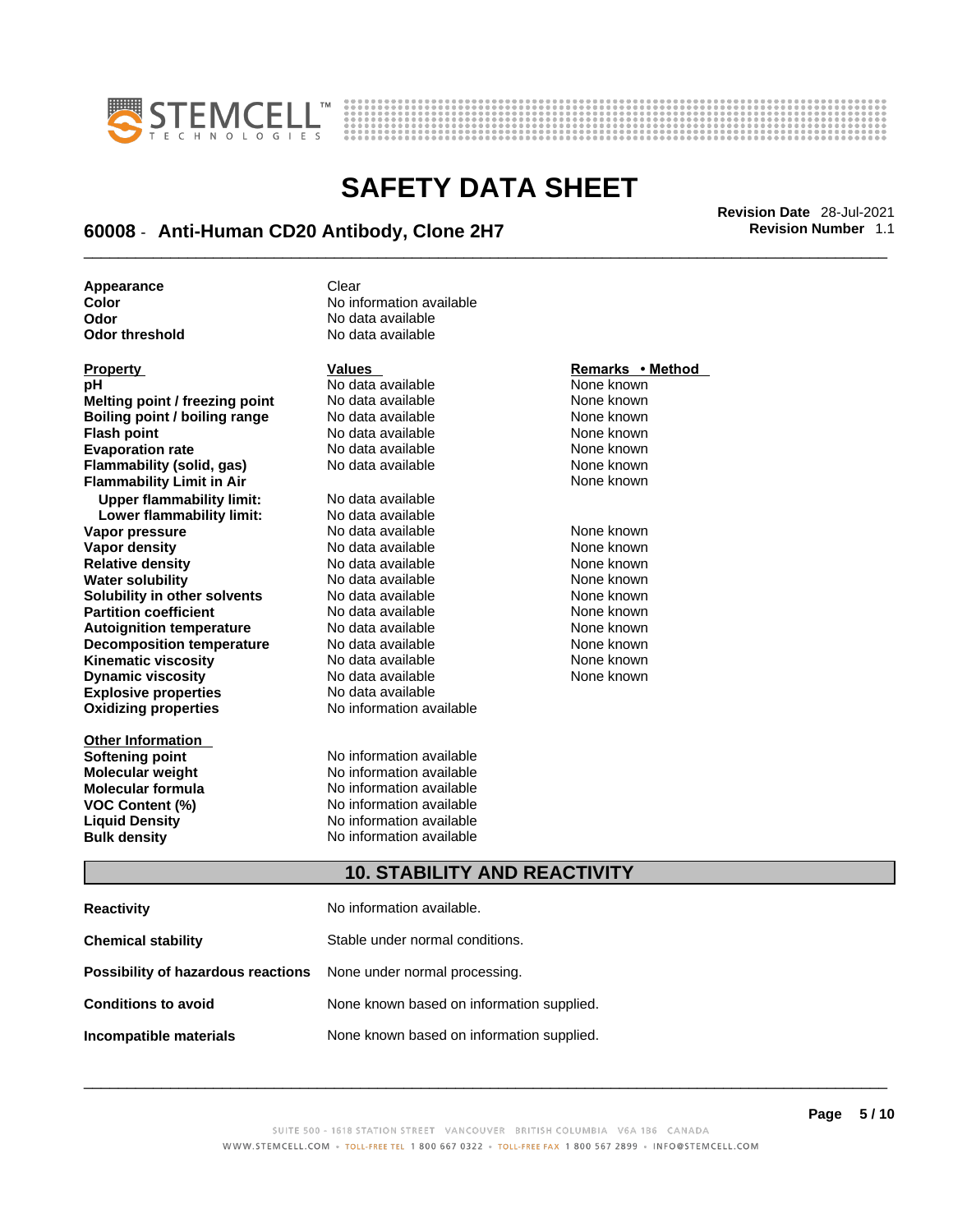



# \_\_\_\_\_\_\_\_\_\_\_\_\_\_\_\_\_\_\_\_\_\_\_\_\_\_\_\_\_\_\_\_\_\_\_\_\_\_\_\_\_\_\_\_\_\_\_\_\_\_\_\_\_\_\_\_\_\_\_\_\_\_\_\_\_\_\_\_\_\_\_\_\_\_\_\_\_\_\_\_\_\_\_\_\_\_\_\_\_\_\_\_\_ **Revision Date** 28-Jul-2021 **60008** - **Anti-Human CD20 Antibody, Clone 2H7 Revision Number** 1.1

**Hazardous decomposition products** None known based on information supplied.

### **11. TOXICOLOGICAL INFORMATION**

**Information on likely routes of exposure**

**Product Information**

| <b>Inhalation</b>   | Specific test data for the substance or mixture is not available.            |
|---------------------|------------------------------------------------------------------------------|
| Eye contact         | Specific test data for the substance or mixture is not available.            |
| <b>Skin contact</b> | Specific test data for the substance or mixture is not available.            |
| Ingestion           | Specific test data for the substance or mixture is not available.            |
|                     | Symptoms related to the physical, chemical and toxicological characteristics |
| Symptoms            | No information available.                                                    |

**Numerical measures of toxicity**

#### **Acute toxicity**

**The following values are calculated based on chapter 3.1 of the GHS document**

**Unknown acute toxicity** 0 % of the mixture consists of ingredient(s) of unknown toxicity

0 % of the mixture consists of ingredient(s) of unknown acute oral toxicity

0 % of the mixture consists of ingredient(s) of unknown acute dermal toxicity

0 % of the mixture consists of ingredient(s) of unknown acute inhalation toxicity (gas)

0 % of the mixture consists of ingredient(s) of unknown acute inhalation toxicity (vapor)

0 % of the mixture consists of ingredient(s) of unknown acute inhalation toxicity (dust/mist)

Product Information

#### **Delayed and immediate effects as well as chronic effects from short and long-term exposure**

**Skin corrosion/irritation** No information available. Product Information

#### **Serious eye damage/eye irritation** No information available. Product Information

**Respiratory or skin sensitization** No information available.

Product Information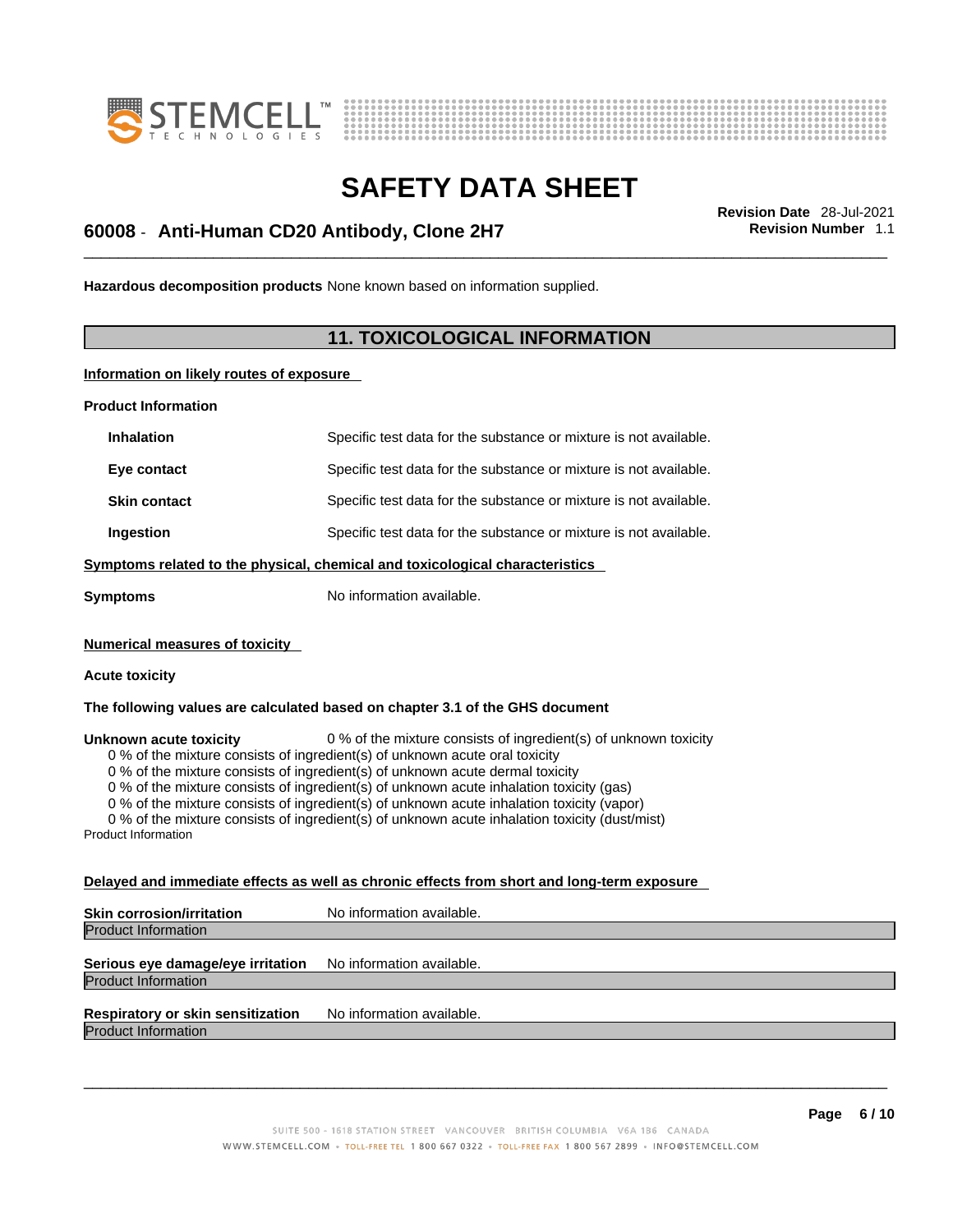



# \_\_\_\_\_\_\_\_\_\_\_\_\_\_\_\_\_\_\_\_\_\_\_\_\_\_\_\_\_\_\_\_\_\_\_\_\_\_\_\_\_\_\_\_\_\_\_\_\_\_\_\_\_\_\_\_\_\_\_\_\_\_\_\_\_\_\_\_\_\_\_\_\_\_\_\_\_\_\_\_\_\_\_\_\_\_\_\_\_\_\_\_\_ **Revision Date** 28-Jul-2021 **60008** - **Anti-Human CD20 Antibody, Clone 2H7 Revision Number** 1.1

**Germ cell mutagenicity** No information available. Product Information **Carcinogenicity** No information available. **Reproductive toxicity** No information available. Product Information **STOT** - single exposure No information available. Product Information **STOT** - **repeated exposure** No information available. Product Information **Aspiration hazard** No information available. **12. ECOLOGICAL INFORMATION Ecotoxicity**  Product Information **Persistence and degradability** No information available. **Bioaccumulation** There is no data for this product. **Other adverse effects** No information available.

### **13. DISPOSAL CONSIDERATIONS**

| Waste treatment methods                |                                                                                                                    |
|----------------------------------------|--------------------------------------------------------------------------------------------------------------------|
| Waste from residues/unused<br>products | Dispose of in accordance with local regulations. Dispose of waste in accordance with<br>environmental legislation. |
| Contaminated packaging                 | Do not reuse empty containers.                                                                                     |
| <b>US EPA Waste Number</b>             | P <sub>105</sub>                                                                                                   |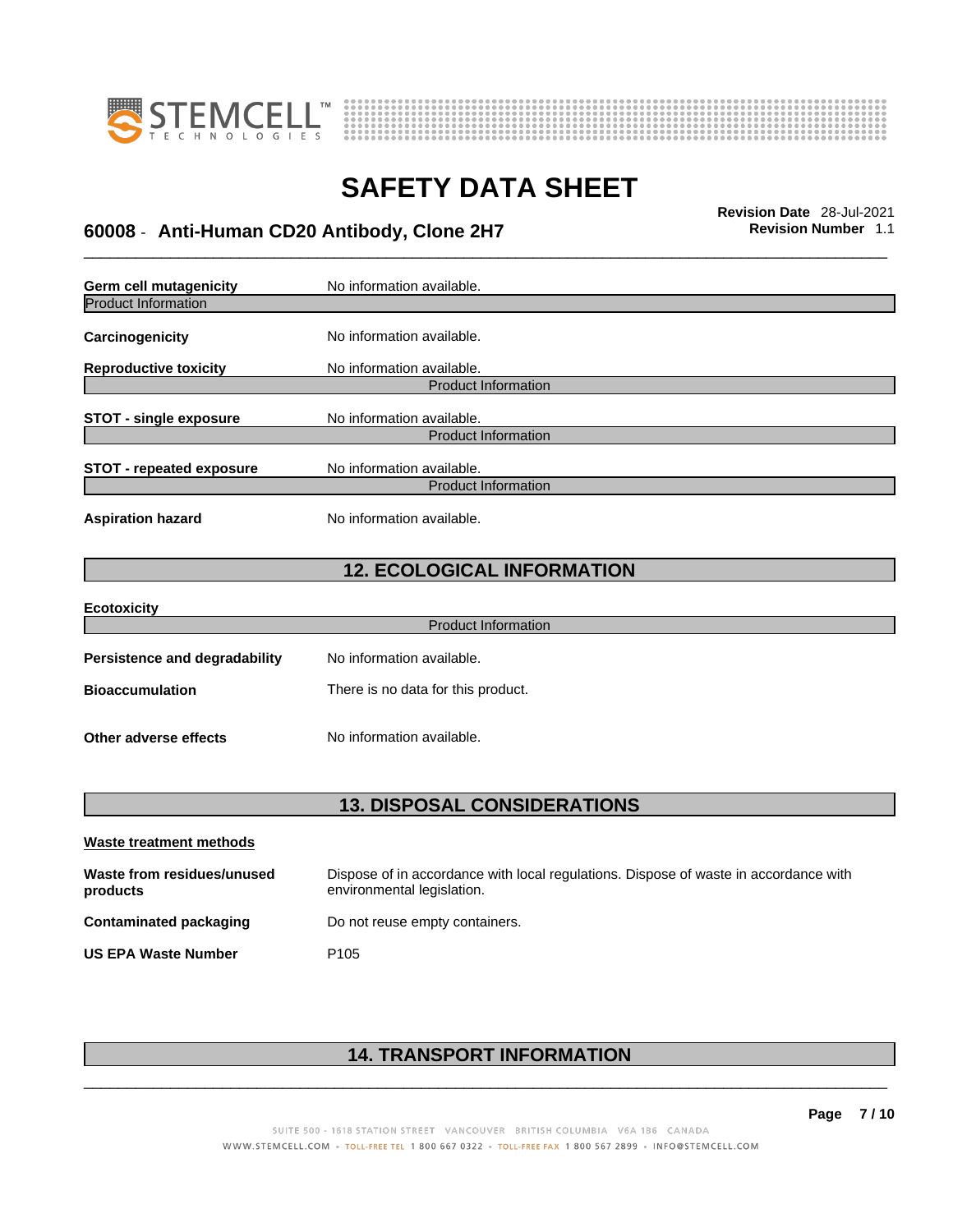



# \_\_\_\_\_\_\_\_\_\_\_\_\_\_\_\_\_\_\_\_\_\_\_\_\_\_\_\_\_\_\_\_\_\_\_\_\_\_\_\_\_\_\_\_\_\_\_\_\_\_\_\_\_\_\_\_\_\_\_\_\_\_\_\_\_\_\_\_\_\_\_\_\_\_\_\_\_\_\_\_\_\_\_\_\_\_\_\_\_\_\_\_\_ **Revision Date** 28-Jul-2021 **60008** - **Anti-Human CD20 Antibody, Clone 2H7 Revision Number** 1.1

| <b>DOT</b>  | Not regulated |
|-------------|---------------|
| <b>TDG</b>  | Not regulated |
| <b>MEX</b>  | Not regulated |
| ICAO (air)  | Not regulated |
| <b>IATA</b> | Not regulated |
| <b>IMDG</b> | Not regulated |
| <b>RID</b>  | Not regulated |
| <b>ADR</b>  | Not regulated |
| <b>ADN</b>  | Not regulated |

### **15. REGULATORY INFORMATION**

| <b>International Inventories</b> |                 |
|----------------------------------|-----------------|
| <b>TSCA</b>                      | Complies        |
| <b>DSL/NDSL</b>                  | Complies        |
| <b>EINECS/ELINCS</b>             | Complies        |
| <b>ENCS</b>                      | Does not comply |
| <b>IECSC</b>                     | Complies        |
| <b>KECL</b>                      | Complies        |
| <b>PICCS</b>                     | Complies        |
| <b>AICS</b>                      | Complies        |

 **Legend:** 

 **TSCA** - United States Toxic Substances Control Act Section 8(b) Inventory

 **DSL/NDSL** - Canadian Domestic Substances List/Non-Domestic Substances List

 **EINECS/ELINCS** - European Inventory of Existing Chemical Substances/European List of Notified Chemical Substances

 **ENCS** - Japan Existing and New Chemical Substances

 **IECSC** - China Inventory of Existing Chemical Substances

 **KECL** - Korean Existing and Evaluated Chemical Substances

 **PICCS** - Philippines Inventory of Chemicals and Chemical Substances

 **AICS** - Australian Inventory of Chemical Substances

#### **US Federal Regulations**

#### **SARA 313**

Section 313 of Title III of the Superfund Amendments and Reauthorization Act of 1986 (SARA). This product does not contain any chemicals which are subject to the reporting requirements of the Act and Title 40 of the Code of Federal Regulations, Part 372.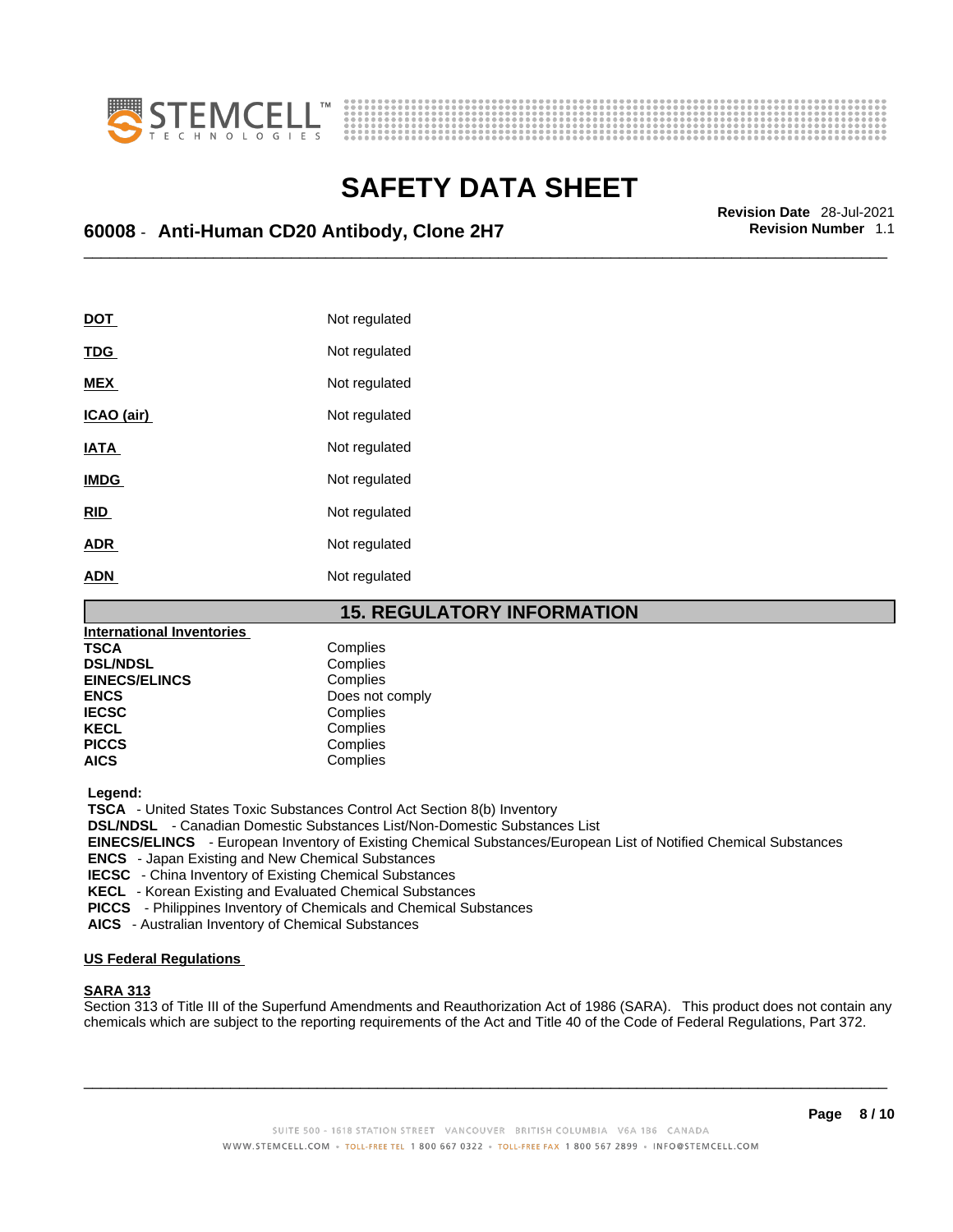



# \_\_\_\_\_\_\_\_\_\_\_\_\_\_\_\_\_\_\_\_\_\_\_\_\_\_\_\_\_\_\_\_\_\_\_\_\_\_\_\_\_\_\_\_\_\_\_\_\_\_\_\_\_\_\_\_\_\_\_\_\_\_\_\_\_\_\_\_\_\_\_\_\_\_\_\_\_\_\_\_\_\_\_\_\_\_\_\_\_\_\_\_\_ **Revision Date** 28-Jul-2021 **60008** - **Anti-Human CD20 Antibody, Clone 2H7 Revision Number** 1.1

| SARA 311/312 Hazard Categories    |    |  |
|-----------------------------------|----|--|
| Acute health hazard               | N٥ |  |
| <b>Chronic Health Hazard</b>      | No |  |
| <b>Fire hazard</b>                | No |  |
| Sudden release of pressure hazard | No |  |
| <b>Reactive Hazard</b>            | No |  |

#### **CWA (Clean WaterAct)**

This product does not contain any substances regulated as pollutants pursuant to the Clean Water Act (40 CFR 122.21 and 40 CFR 122.42).

#### **CERCLA**

This material, as supplied, does not contain any substances regulated as hazardous substances under the Comprehensive Environmental Response Compensation and Liability Act (CERCLA) (40 CFR 302) or the Superfund Amendments and Reauthorization Act (SARA) (40 CFR 355). There may be specific reporting requirements at the local, regional, or state level pertaining to releases of this material.

#### **US State Regulations**

#### **California Proposition 65**

This product does not contain any Proposition 65 chemicals.

#### **U.S. State Right-to-Know Regulations**

#### **US State Regulations**

| Chemical name            | New Jersey | <b>Massachusetts</b> | Pennsylvania |
|--------------------------|------------|----------------------|--------------|
| Water                    |            |                      |              |
| 7732-18-5                |            |                      |              |
| Sodium Phosphate Dibasic |            |                      |              |
| 7558-79-4                |            |                      |              |
| Sodium Azide             |            |                      |              |
| 26628-22-8               |            |                      |              |

#### **U.S. EPA Label Information**

**EPA Pesticide Registration Number** Not applicable

### **16. OTHER INFORMATION, INCLUDING DATE OF PREPARATION OF THE LAST REVISION**

**Prepared By, State Control. STEMCELL Technologies Canada Inc.** Canada Inc.

**Revision Date** 28-Jul-2021

SUITE 500 - 1618 STATION STREET VANCOUVER BRITISH COLUMBIA V6A 1B6 CANADA WWW.STEMCELL.COM • TOLL-FREE TEL 1 800 667 0322 • TOLL-FREE FAX 1 800 567 2899 • INFO@STEMCELL.COM